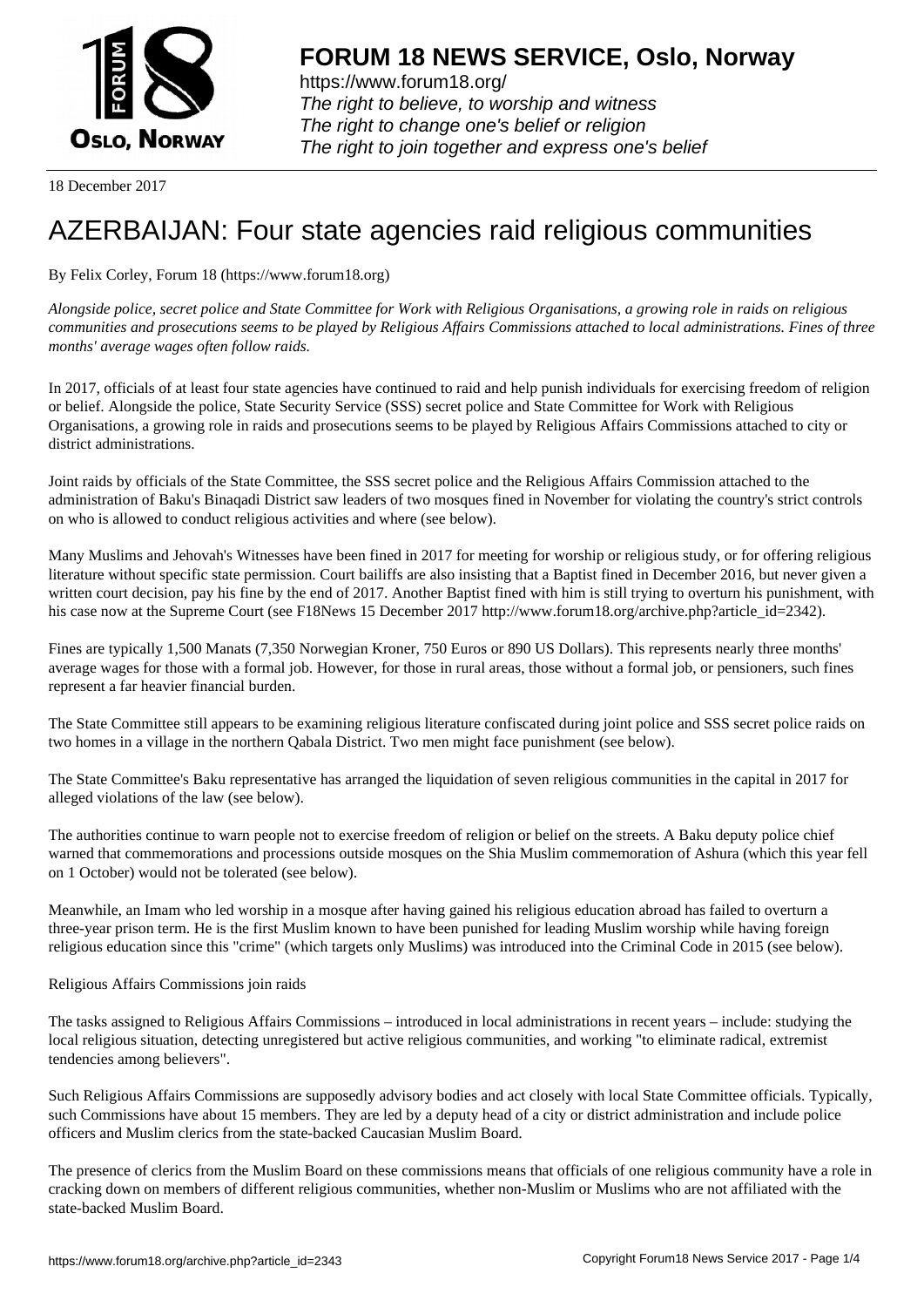On 17 October, officials of the State Committee, the SSS secret police and the administration of Baku's Binaqadi District inspected local places of worship. Officials found violations of the law at two religious communities, the Binaqadi Muslim community and the Irfan Muslim community, the State Committee said the following day on its website. The State Committee claimed "illegal religious rituals" (which it did not identify) were taking place in the two mosques.

State Committee officials prepared records of an "offence" against two local Muslims, Jalal Ahadov and Ramin Hasanzade. The cases were then handed to Binaqadi District Court. Both were accused of violating Administrative Code Articles 515.0.2 and 515.0.3.

Administrative Code Article 515.0.2 punishes "Violating legislation on holding religious meetings, marches, and other religious ceremonies". The fine for individuals for this "offence" is between 1,500 and 2,000 Manats (see F18News 2 June 2016 http://www.forum18.org/archive.php?article\_id=2184).

Administrative Code Article 515.0.3 punishes "clergy and members of religious associations holding special meetings for children and young people, as well as the organising or holding by religious bodies of organised labour, literary, or other clubs and groups unassociated with holding religious ceremonies" with fines for individuals of between 1,500 and 2,000 Manats (see F18News 2 June 2016 http://www.forum18.org/archive.php?article\_id=2184).

On 3 November, Binaqadi District Court found Ahadov guilty and fined him 1,500 Manats, court officials told Forum 18 on 15 December. He lodged an appeal to Baku Appeal Court. However, on 24 November, Judge Namiq Mammadov rejected his appeal, according to court records.

On 7 November, Binaqadi District Court similarly fined Hasanzade 1,500 Manats, court officials added. He lodged an appeal to Baku Appeal Court, which is due to be heard by Judge Mirpasha Huseynov on the morning of 20 December, according to court records.

Aygun Aliyeva is the deputy chair of Binaqadi District Administration overseeing the District's Religious Affairs Commission. Forum 18 was unable to reach her between 13 and 18 December. Her assistant said on 14 December that she was in a meeting. All other calls went unanswered.

The man who answered the phone of Anar Kazimov, the Baku city representative of the State Committee, refused to discuss the raids on the two Binaqadi Muslim communities and the fines on two of their members. "You must talk to the State Committee's press service," the official told Forum 18 on 13 December. He then put the phone down.

The woman who answered the phone at the press office of the State Committee in Baku on 15 December did not respond when Forum 18 asked if it was the press office. She eventually put the phone down. Called back, the line had been switched to a fax machine.

## Qabala: Raids, literature seizures

Binaqadi: Two Muslims fined

On 12 September, Qabala District Police and the SSS secret police raided two homes in the village of Vandam in northern Azerbaijan as part of an operation, the Interior Ministry noted on its website the same day. Officers seized 77 religious books "whose distribution has been banned", 14 CDs, 11 video and audio cassettes and one "handmade dagger" from the homes of Bahruz Qasimov and Elman Tahirov. The Ministry described the two men as being suspected of "propaganda of religious radicalism".

Officers took Qasimov and Tahirov to the District Police station. They sent the seized items to the State Committee in Baku for an "expert examination".

The telephone of Lieutenant Nijat Humbataliyev, the head of the Police in Vandam, went unanswered each time Forum 18 called on 18 December.

Qabala District Court told Forum 18 on 18 December that no administrative cases against Qasimov and Tahirov have reached the court. Forum 18 has been unable to find out if any cases are being prepared.

Gunduz Pashayev, the representative of the State Committee for the region including Qabala, said that his office had no role in the raids in Vandam. "Other agencies were involved," he told Forum 18 from Sheki on 13 December. "This is the business of the police and the State Security Service. They don't inform us."

Pashayev said that when the police or SSS secret police seize religious literature, they send one copy of each publication directly to the State Committee in Baku with an accompanying letter. He insisted his office has "no right" to seize religious literature or to give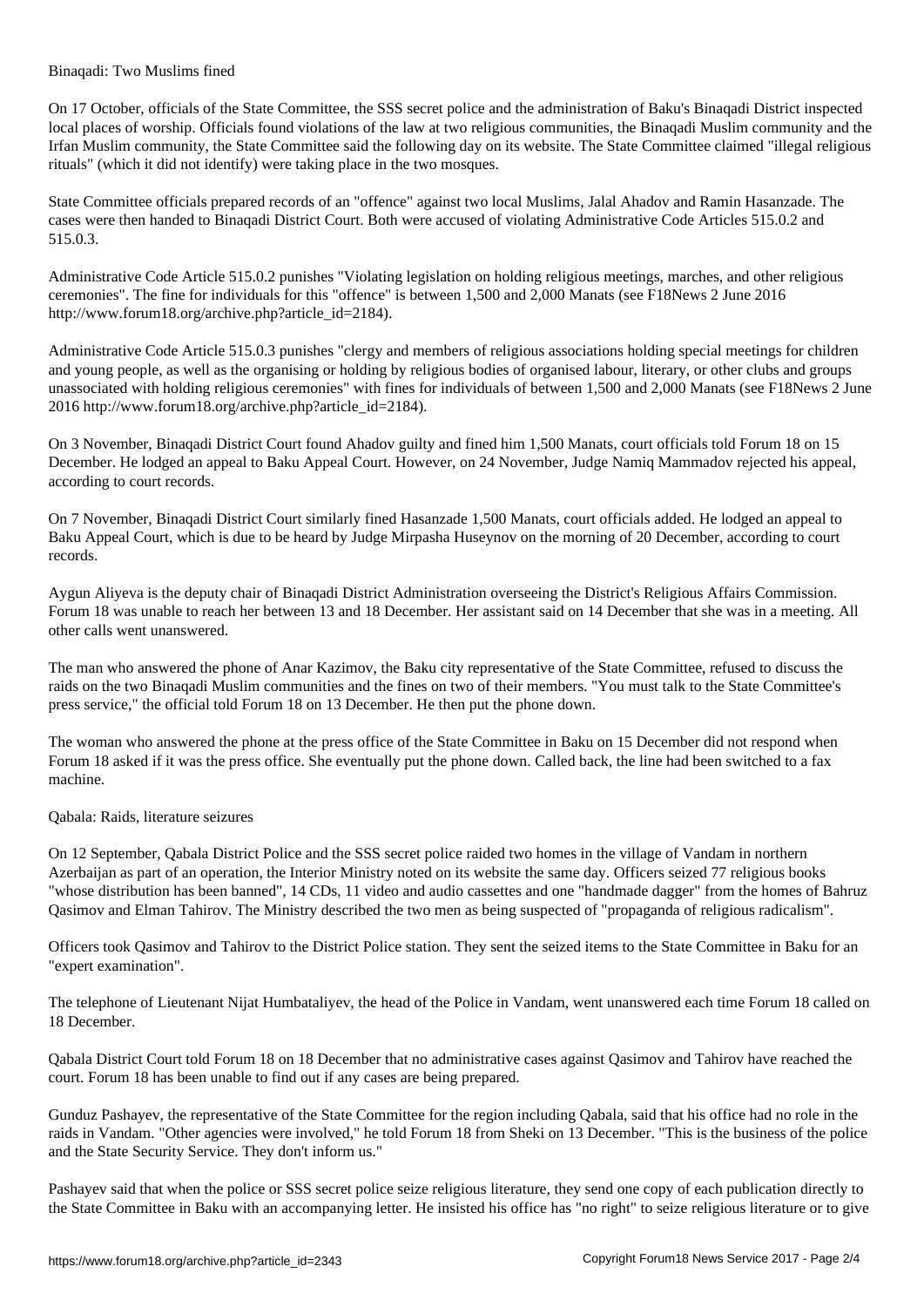All religious literature produced in, published in (including on the internet) or imported into Azerbaijan is subject to prior compulsory censorship. When the State Committee does give permission to publish or import a work it also specifies how many copies can be produced or imported. All religious materials sold must have a sticker noting that they have State Committee approval. State officials have repeatedly denied that this represents censorship (see F18News 1 October 2015 http://www.forum18.org/archive.php?article\_id=2107).

Pashayev said he did not know how many religious books have been banned. "The State Committee doesn't send us a list of banned books," told Forum 18. "We don't have such a list." Asked how people (including himself) can know if a religious book has been banned, he responded: "The State Committee can tell us if we encounter such a book."

Baku: Seven religious communities liquidated

Seven religious communities in Baku were liquidated in 2017 for failing to comply with the requirements of the law, the city's State Committee representative Kazimov told a 15 December meeting of national and regional State Committee officials, according to a report on its website the same day. This makes any continuing exercise of the right to freedom of religion or belief by these communities illegal and punishable.

The State Committee report did not identify the communities, nor what they might have done to fail to comply with the law. If the communities had legal status, the State Committee would have been required to bring a suit to court to liquidate them. Forum 18 has been unable to identify which communities have been liquidated or why.

The State Committee website lists 25 religious communities which managed to gain state registration in 2017. All are Muslim. In addition, ten Muslim colleges gained state registration in 2017. The last non-Muslim religious community allowed to gain state registration was the Jewish community in the northern town of Oguz, registered in December 2016.

All religious communities must have state registration before they can legally function. However, many communities (like the Baptist church in the northern town of Aliabad) are arbitrarily denied such registration. Muslim communities outside the framework of the state-backed Muslim Board are banned, although this is not enshrined in any law (see Forum 18's Azerbaijan religious freedom survey http://www.forum18.org/archive.php?article\_id=2081).

Baku: Ban on worship outside religious buildings reaffirmed

The authorities have repeated their ban on exercising freedom of religion or belief on the streets. The latest such warning came in Baku on 30 September, the day before the Shia Muslim community commemorated the martyrdom of the Muslim prophet Muhammad's son-in-law Imam Ali on the festival of Ashura.

"The conducting of ceremonies and street processions outside areas specially-designated for this will not be allowed," a deputy head of Baku Police, Major-General Sahlab Bagirov, was quoted by APA news agency as declaring.

The government has long sought to ban praying around mosques when no more room is available inside, sharing one's beliefs or religious literature on the streets, religious-inspired processions and demonstrations, and banners on the streets (see Forum 18's Azerbaijan religious freedom survey http://www.forum18.org/archive.php?article\_id=2081).

Masalli: Imam fails to overturn prison term

Shia Imam Sardar Akif oglu Babayev (born 12 March 1974) has failed to overturn the three-year prison term handed down by a court in the southern town of Masalli. He was punished for leading worship in a Muslim community after having gained his religious education outside Azerbaijan. He was sentenced under Criminal Code Article 168-1.3.1.

Criminal Code Article 168-1 punishes "violation of the procedure for religious propaganda and religious ceremonies", including by conducting of Islamic rites by a citizen who has received their education abroad. Article 168-1.3.1 punishes those who commit such violations "repeatedly", with a prison term of between two and five years.

Article 168-1 was added to the Criminal Code in December 2015 as part of a hastily-prepared package of amendments to a variety of laws. Officials did not explain why those who conduct Islamic rituals are singled out for especially harsh punishment (see F18News 16 December 2015 http://www.forum18.org/archive.php?article\_id=2134).

Imam Babayev, who is married with three children, was the first known individual to have been punished for this "crime".

Police arrested Imam Babayev on 22 February. Masalli District Court handed down the three-year prison sentence on 3 July (see F18News 10 July 2017 http://www.forum18.org/archive.php?article\_id=2295).